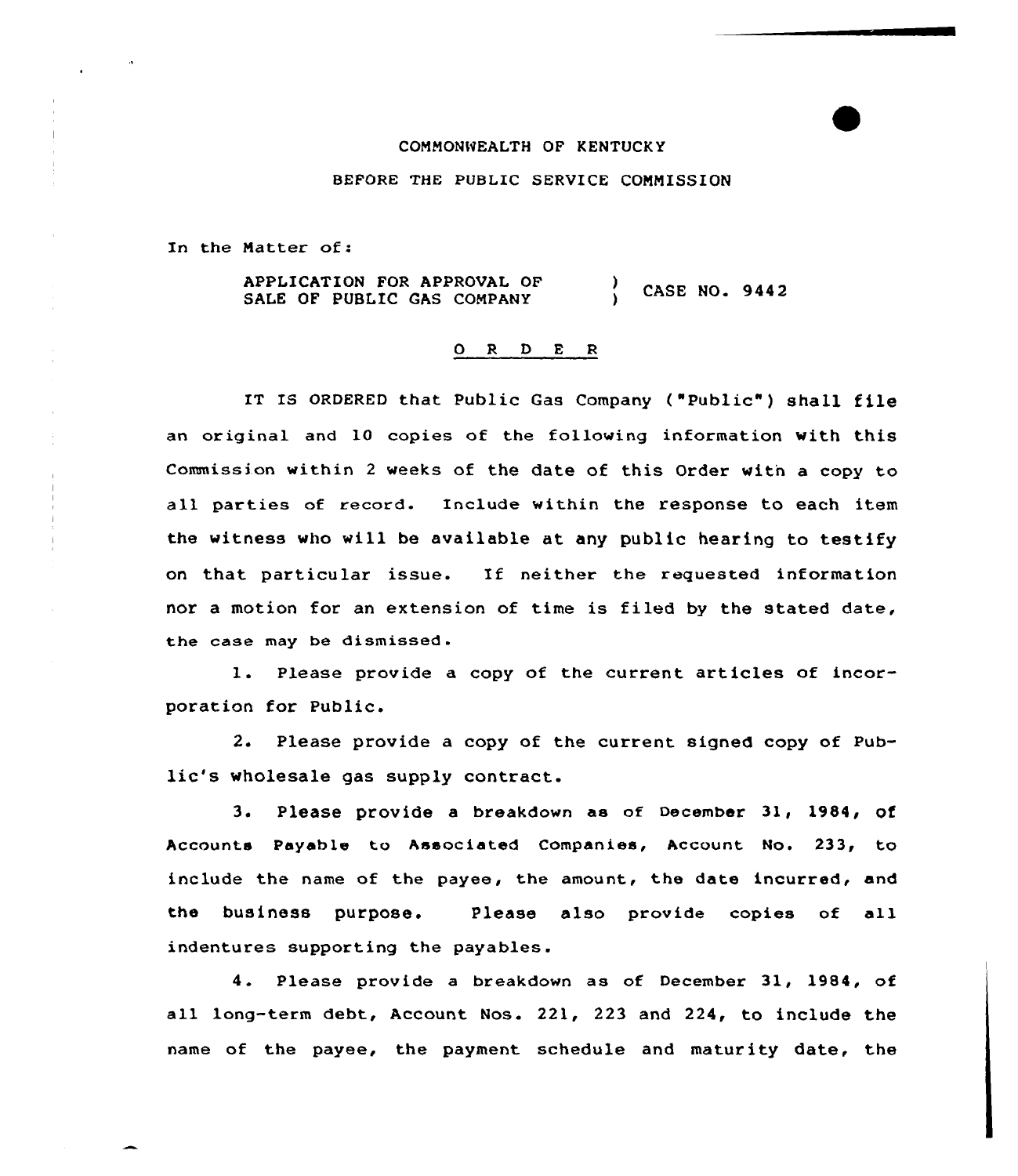date incurred, and the business purpose. Please also provide copies of the indentures supporting the long-term debt.

<sup>5</sup> <sup>~</sup> Please provide a breakdown of all notes payable as of December 31, 1984, Account Nos. 231 and 233, to include the payee, the amount, the business purpose, the date incurred, interest rate, and maturity date. Please also provide copies of all indentures supporting the notes payable.

6. Please provide a copy of any transfer agreement between Mr. Edmund Vachon, Mr. Edsel NcCoun, Red Head Oil Company, Inc., ("Red Head" ) and PATS Service Company ("PATS").

7. Mhat role will Nr. NcCoun have in the operations of Public in the future, either in the day-to-day operations, as a consultant, or any other capacity2

8. What relationship exists, or will exist, between Red Head and Public2 Between PATS and Public2

9. Does Public currently purchase natural gas from Red Head'? Does Public anticipate purchasing natural gas from Red Head in the future?

10. What is Mr. McCoun's role in Red Head? In PATS?

11. Does Mr. Uachon have <sup>a</sup> role of any kind in the operations of Red Head or PATS2

12. Describe Nr. Vachon's experience and capabilities in the day-to-day operations of a natural gas distribution company and the extent to which he is ready, willing and able to operate Public in compliance with the Commission's gas safety regulations.

$$
-2 -
$$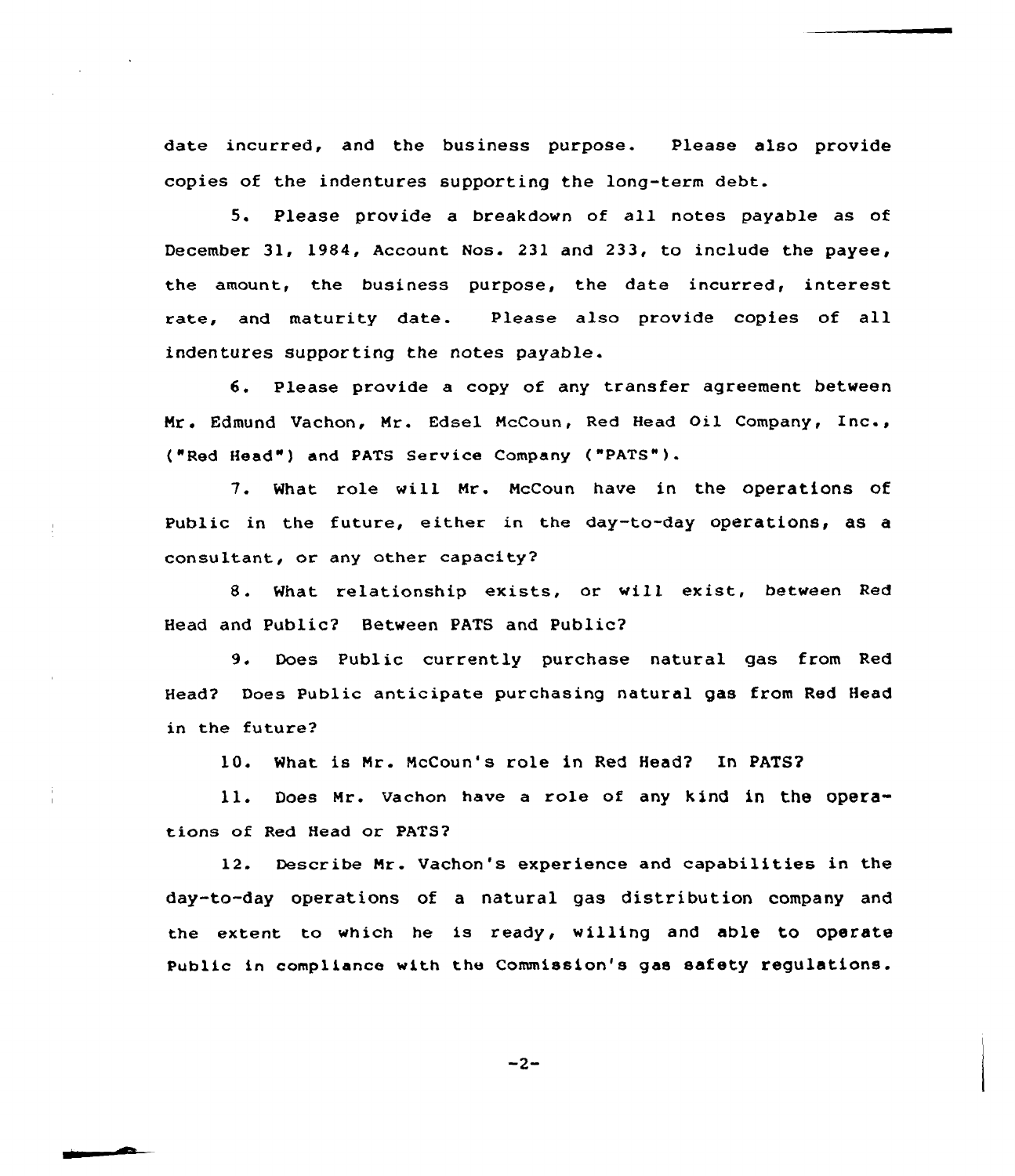13. Who supplies natural gas to Public? Describe the terms and provide copies of the contract(s).

14. In support of the answer to question number 12, how does Mr. Vachon support the statement that additional investment in cathodic protection is unwarranted. What percentage of Public's pipeline is plastic? cast iron? steel?

15. Mr. Vachon also stated in his March 1985 response that metallic pipe is being replaced "as fast as practicable". Provide an estimate as to when Public's system will be totally nonmetallic. Until that time, to support the answer to question number 12, how does Nr. Vachon propose to prevent deteriorating metallic pipe from becoming a threat to public safety and a source of increased line loss?

16. What was Public\*s percentage of unaccounted-for gas as of December 31, <sup>19852</sup> How was it determined2

17. To support the answer to question number 12, why hasn't Public provided annual meter test reports to the Commission for 1984 and 1985? Describe Public's meter testing program. For 1984 and 1985 provide the following:

> a. number of tests made at customers' request b. number of tests made at Commission's request c. number of meters on which refunds were made d. total amount of refunds made e. number of customers billed for slow meters f. total amount billed on slow meters

> > $-3-$